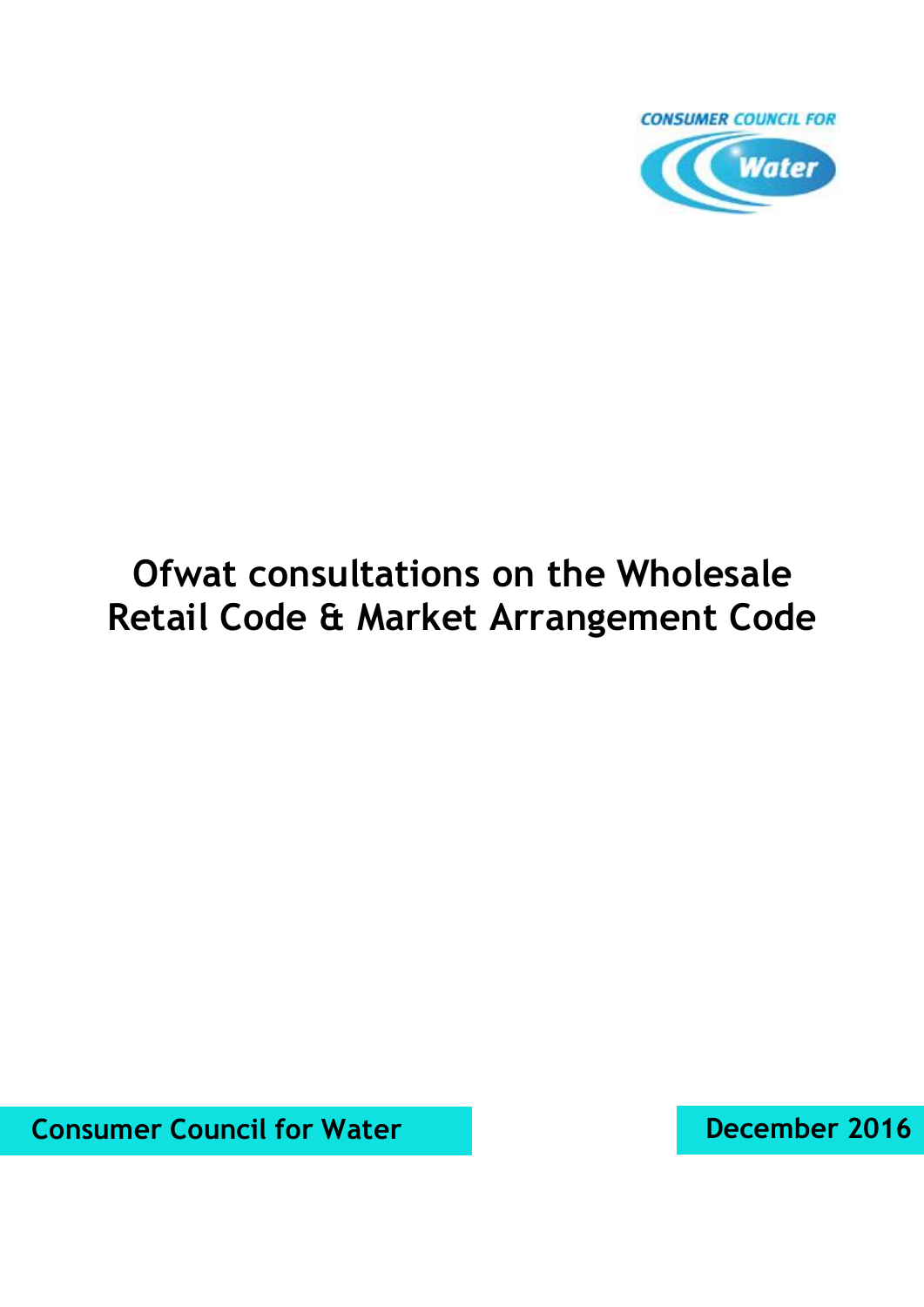# **1. Introduction**

- 1.1 The Consumer Council for Water (CCWater) is the statutory consumer organisation representing the interests of customers of licenced water and sewerage companies in England and Wales. CCWater has four regional committees in England and a committee for Wales.
- 1.2 We welcome the opportunity to respond to Ofwat's consultations on the Market Architecture Code (MAC) and the Wholesale Retail Code (WRC).
- 1.3 CCWater has been involved throughout the Open Water market design process. We have attended workshops looking at the early design of the Market Architecture Plans (MAP) and provided responses to numerous consultations from both Ofwat and Defra on the rules governing the new market. In addition a representative from CCWater attends meetings of the Interim Codes Panel (ICP).
- 1.4 We have addressed issues of concern as they have arisen through the evolution of the market documents and, as a result, are generally content with the Codes in their current form. However, there remain issues that we would like to raise for Ofwat's consideration in response to these consultations.

# **2. CCWater's Complaint Handling Role**

- 2.1 While we note that Ofwat has stated that the Customer Protection Code of Practice (CPCoP) is out of the scope of the current consultation, we feel it is important that all market architecture documents are assessed together. Part 1 of the WRC (1.10) specifically states that the WRC and CPCoP should be read together; it is therefore important that they agree.
- 2.2 CCWater's complaint handling role is established in the Water Industry Act 1991 (WIA91), as amended, the WRC and the licence application. The CPCoP, as currently drafted, is out of step with the rest of the market architecture documents and should be revised to mention CCWater's statutory powers to investigate complaints against licensed water and sewerage companies.
- 2.3 Following Ofwat's consultation on licensing and policy issues in June 2015, the Operational Terms of the WRC were amended to clarify retailers' responsibility to provide customers with information about CCWater's role – in particular customers' right to refer complaints. In response to CCWater's representations, the guidance accompanying the WSSL licence application form was also amended to expand on the requirement for companies to "work positively" with CCWater. The amendment explains our powers to investigate complaints under section 29 of the WIA91.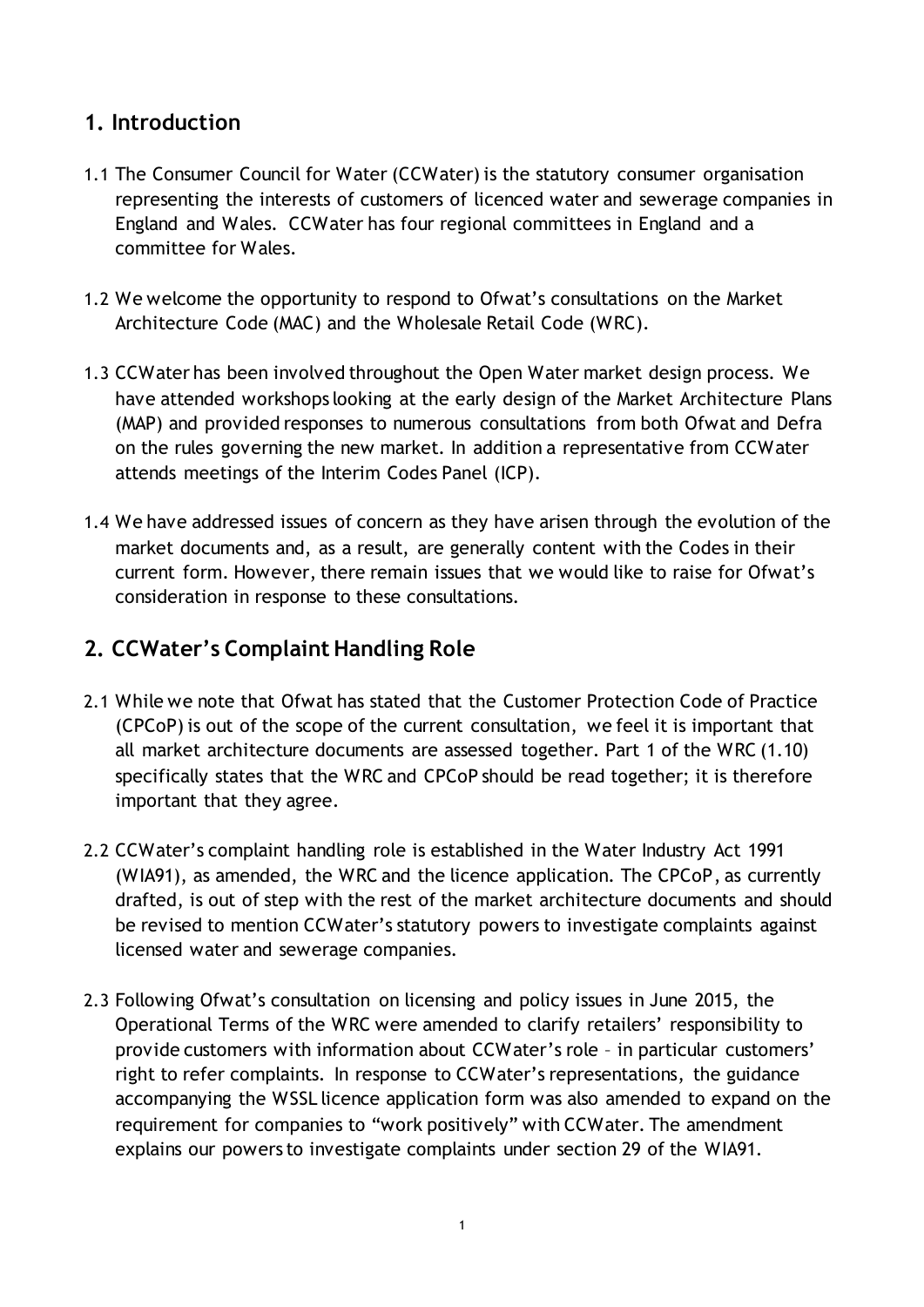- 2.4 CCWater intends to collect data on companies' complaint handling performance that will assist Ofwat with its market monitoring role. Our advice to customers and to retailers will also help reduce potential complaint backlogs relating to customer switches and new market processes. Such complaints are otherwise likely to go direct to Ofwat.
- 2.5 The omission of CCWater's role in the CPCoP creates an inconsistency within the hierarchy of market documents that has the potential to cause confusion for both customers and retailers, and harm the integrity of the market.
- 2.6 Section 10 of the CPCoP sets out the complaint handling process that retailers' should follow. At 10.3.5 we would like to see the following text inserted:

*10.3.5 describe the right to refer the complaint to the Consumer Council for Water*

The existing text about referral to an ADR scheme should then follow at 10.3.6.

2.7 When CCWater raised this proposed change previously Ofwat advised that the CPCoP was final and any change would be subject to a formal change proposal. We would welcome clarification about whether this minor change can be made without having to wait to make a formal code change request.

#### **3. MAC consultation questions**

3.1 We agree with the proposed amendments to the change proposal process outlined in the MAC consultation. Allowing Ofwat the authority to timetable required urgent or legislative changes is reasonable providing the ICP/Enduring Panel retains oversight and the opportunity to challenge any decision if they feel it necessary. Aligning the process for the WRC with the MAC is also sensible, and we support this proposal.

## **4. General Comments**

4.1 The use of the term "supplier" to describe retailers is used in parts of the WRC (i.e. the Interim Supplier Allocation process) and is often used interchangeably with retailer to describe the provider of retail services. We suggest that that the codes could more consistently refer to "retailer" rather than "supplier" to prevent potential confusing among customers about the services that the retailer will be providing.